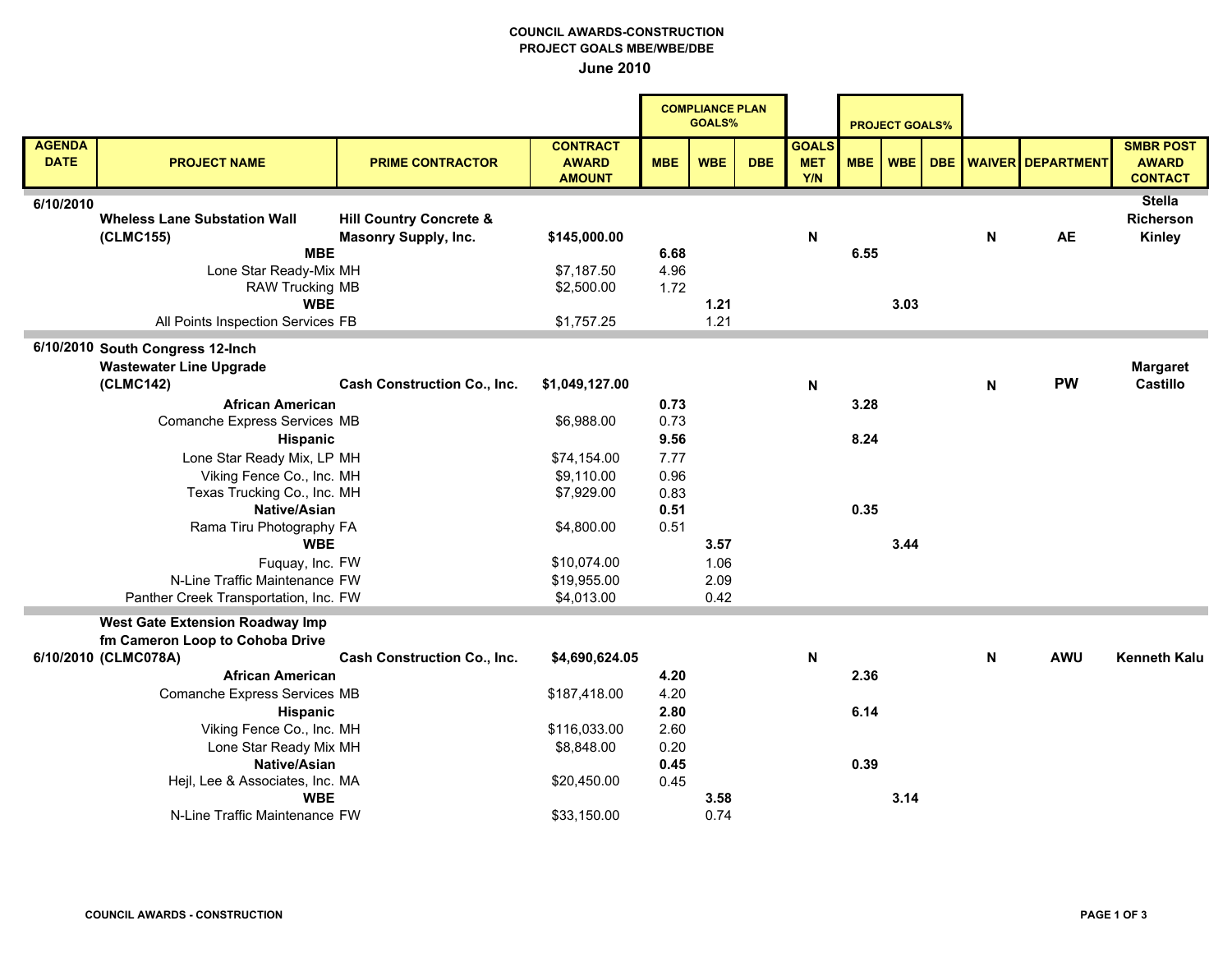## COUNCIL AWARDS-CONSTRUCTION PROJECT GOALS MBE/WBE/DBE June 2010

|                                             |                                                                                                                                                                                                                                                                             |                                                       |                                                  | <b>COMPLIANCE PLAN</b><br><b>GOALS%</b> |                      |            | <b>PROJECT GOALS%</b>             |                      |            |            |   |                          |                                                    |
|---------------------------------------------|-----------------------------------------------------------------------------------------------------------------------------------------------------------------------------------------------------------------------------------------------------------------------------|-------------------------------------------------------|--------------------------------------------------|-----------------------------------------|----------------------|------------|-----------------------------------|----------------------|------------|------------|---|--------------------------|----------------------------------------------------|
| <b>AGENDA</b><br><b>DATE</b>                | <b>PROJECT NAME</b>                                                                                                                                                                                                                                                         | <b>PRIME CONTRACTOR</b>                               | <b>CONTRACT</b><br><b>AWARD</b><br><b>AMOUNT</b> | <b>MBE</b>                              | <b>WBE</b>           | <b>DBE</b> | <b>GOALS</b><br><b>MET</b><br>Y/N | <b>MBE</b>           | <b>WBE</b> | <b>DBE</b> |   | <b>WAIVER DEPARTMENT</b> | <b>SMBR POST</b><br><b>AWARD</b><br><b>CONTACT</b> |
|                                             | White Photography Services FW<br>Panther Creek Transportation FW                                                                                                                                                                                                            |                                                       | \$5,000.00<br>\$121,882.00                       |                                         | 0.11<br>2.73         |            |                                   |                      |            |            |   |                          |                                                    |
|                                             | 6/24/2010 Annual Svc Agreement WW<br>Manhole Rehab Rebid - Indefinite<br><b>Delivery / Indefinite Quantity</b><br>(CLMC100A)<br><b>African American</b><br>Troy Johnson / Comanche Express<br>Service MB<br>Hispanic<br><b>Facilities Rehabilitation MH</b><br>Native/Asian | <b>Facilities Rehabilitation</b><br>(MBE/MH - 93.18%) | \$3,601,780.00<br>\$20,000.00<br>\$922,000.00    | 2.02<br>2.02<br>93.18<br>93.18<br>0.25  |                      |            | Y                                 | 1.83<br>5.56<br>0.24 |            |            | N | <b>AWU</b>               | <b>Harold</b><br><b>Tolbert</b>                    |
|                                             | Rima Tiru FA<br><b>WBE</b>                                                                                                                                                                                                                                                  |                                                       | \$2,500.00                                       | 0.25                                    | 4.55                 |            |                                   |                      | 4.19       |            |   |                          |                                                    |
|                                             | Fuquay, Inc. FW                                                                                                                                                                                                                                                             |                                                       | \$45,000.00                                      |                                         | 4.55                 |            |                                   |                      |            |            |   |                          |                                                    |
|                                             | 6/24/2010 So IH35 WWW Infrastructure Imp<br>Program Segment 17/18/19,<br><b>Slaughter Lane to Thaxton</b>                                                                                                                                                                   |                                                       |                                                  |                                         |                      |            |                                   |                      |            |            |   |                          | <b>Margaret</b>                                    |
|                                             | (CLMC170)                                                                                                                                                                                                                                                                   | <b>Cash Construction Co., Inc.</b>                    | \$2,618,988.75                                   |                                         |                      |            | N                                 |                      |            |            | N | PW / AWU                 | <b>Castillo</b>                                    |
|                                             | <b>African American</b><br>C L Elder Trucking MB<br><b>Hispanic</b>                                                                                                                                                                                                         |                                                       | \$22,137.00                                      | 0.90<br>0.90<br>0.39                    |                      |            |                                   | 1.43<br>6.22         |            |            |   |                          |                                                    |
|                                             | White Photographic Services FH<br>Macias & Associates, LP MH                                                                                                                                                                                                                |                                                       | \$2,190.00<br>\$7,500.00                         | 0.09<br>0.30<br>0.22                    |                      |            |                                   | 0.45                 |            |            |   |                          |                                                    |
|                                             | Native/Asian<br><b>Metalink Corporation FA</b><br><b>WBE</b>                                                                                                                                                                                                                |                                                       | \$5,321.80                                       | 0.22                                    | 4.70                 |            |                                   |                      | 3.89       |            |   |                          |                                                    |
|                                             | Roadway Specialties, Inc. FW<br>Chlor-Serv, Inc. FW<br>Panther Creek Transportation, Inc. FH                                                                                                                                                                                |                                                       | \$72,229.30<br>\$7,500.00<br>\$36,349.00         |                                         | 2.93<br>0.30<br>1.47 |            |                                   |                      |            |            |   |                          |                                                    |
| 6/24/2010 Disaster Recovery System - Waller |                                                                                                                                                                                                                                                                             |                                                       |                                                  |                                         |                      |            |                                   |                      |            |            |   | <b>Stella</b>            |                                                    |
|                                             | <b>Creek Generator Replacement</b><br>(CLMC162)<br><b>MBE</b>                                                                                                                                                                                                               | J. S. Electric, Inc. (WBE/FW -<br>33.40%)             | \$399,525.00                                     | 12.20                                   |                      |            | Y                                 | 4.13                 |            |            | N | <b>PW</b>                | <b>Richerson</b><br><b>Kinley</b>                  |
|                                             | Hot Rod Mechanical MH<br><b>WBE</b>                                                                                                                                                                                                                                         |                                                       | \$46,600.00                                      | 12.20                                   | 33.40                |            |                                   |                      | 1.31       |            |   |                          |                                                    |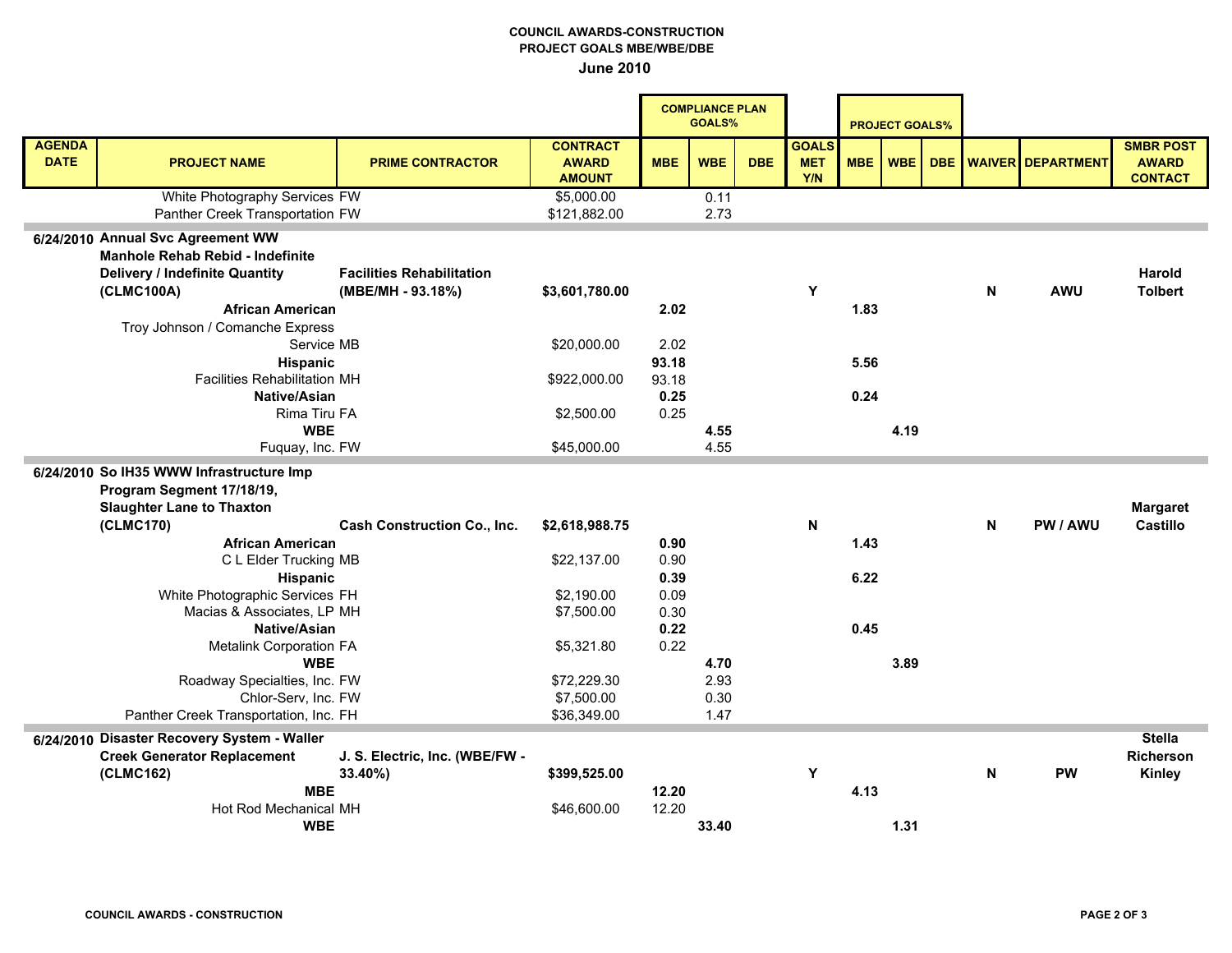## COUNCIL AWARDS-CONSTRUCTION PROJECT GOALS MBE/WBE/DBE June 2010

|                              |                                           | <b>COMPLIANCE PLAN</b><br>GOALS% |                                 |            |            |            |                            | <b>PROJECT GOALS%</b> |      |   |                       |                                  |
|------------------------------|-------------------------------------------|----------------------------------|---------------------------------|------------|------------|------------|----------------------------|-----------------------|------|---|-----------------------|----------------------------------|
| <b>AGENDA</b><br><b>DATE</b> | <b>PROJECT NAME</b>                       | <b>PRIME CONTRACTOR</b>          | <b>CONTRACT</b><br><b>AWARD</b> | <b>MBE</b> | <b>WBE</b> | <b>DBE</b> | <b>GOALS</b><br><b>MET</b> | <b>MBE</b>            | WBE  |   | DBE WAIVER DEPARTMENT | <b>SMBR POST</b><br><b>AWARD</b> |
|                              |                                           |                                  | <b>AMOUNT</b>                   |            |            |            | Y/N                        |                       |      |   |                       | <b>CONTACT</b>                   |
|                              | J. S. Electric, Inc. FW                   |                                  | \$126,980.00                    |            | 33.40      |            |                            |                       |      |   |                       |                                  |
|                              | 6/24/2010 So IH-35 WWW Infrastructure Imp |                                  |                                 |            |            |            |                            |                       |      |   |                       |                                  |
|                              | Prog, Onion Crk Wastewater Tie-In         |                                  |                                 |            |            |            |                            |                       |      |   |                       | Harold                           |
|                              | Line Phase 1 (CLMC171)                    | Don Kelly Construction, Inc.     | \$1,675,394.70                  |            |            |            | Υ                          |                       |      | N | <b>PW</b>             | <b>Tolbert</b>                   |
|                              | <b>African American</b>                   |                                  |                                 | 6.59       |            |            |                            | 2.24                  |      |   |                       |                                  |
|                              | Austex Tree Service, Inc. MB              |                                  | \$105,204.50                    | 6.59       |            |            |                            |                       |      |   |                       |                                  |
| <b>Hispanic</b>              |                                           |                                  | 9.43                            |            |            |            | 6.52                       |                       |      |   |                       |                                  |
| Mendez Excavation MH         |                                           |                                  | \$150,520.00                    | 9.43       |            |            |                            |                       |      |   |                       |                                  |
| <b>Native/Asian</b>          |                                           |                                  |                                 | 0.94       |            |            |                            | 0.04                  |      |   |                       |                                  |
| Bengwest, LLC MA             |                                           |                                  | \$15,000.00                     | 0.94       |            |            |                            |                       |      |   |                       |                                  |
| <b>WBE</b>                   |                                           |                                  |                                 |            | 3.93       |            |                            |                       | 3.23 |   |                       |                                  |
|                              | Roadway Specialties FW                    |                                  | \$62,649.50                     |            | 3.93       |            |                            |                       |      |   |                       |                                  |